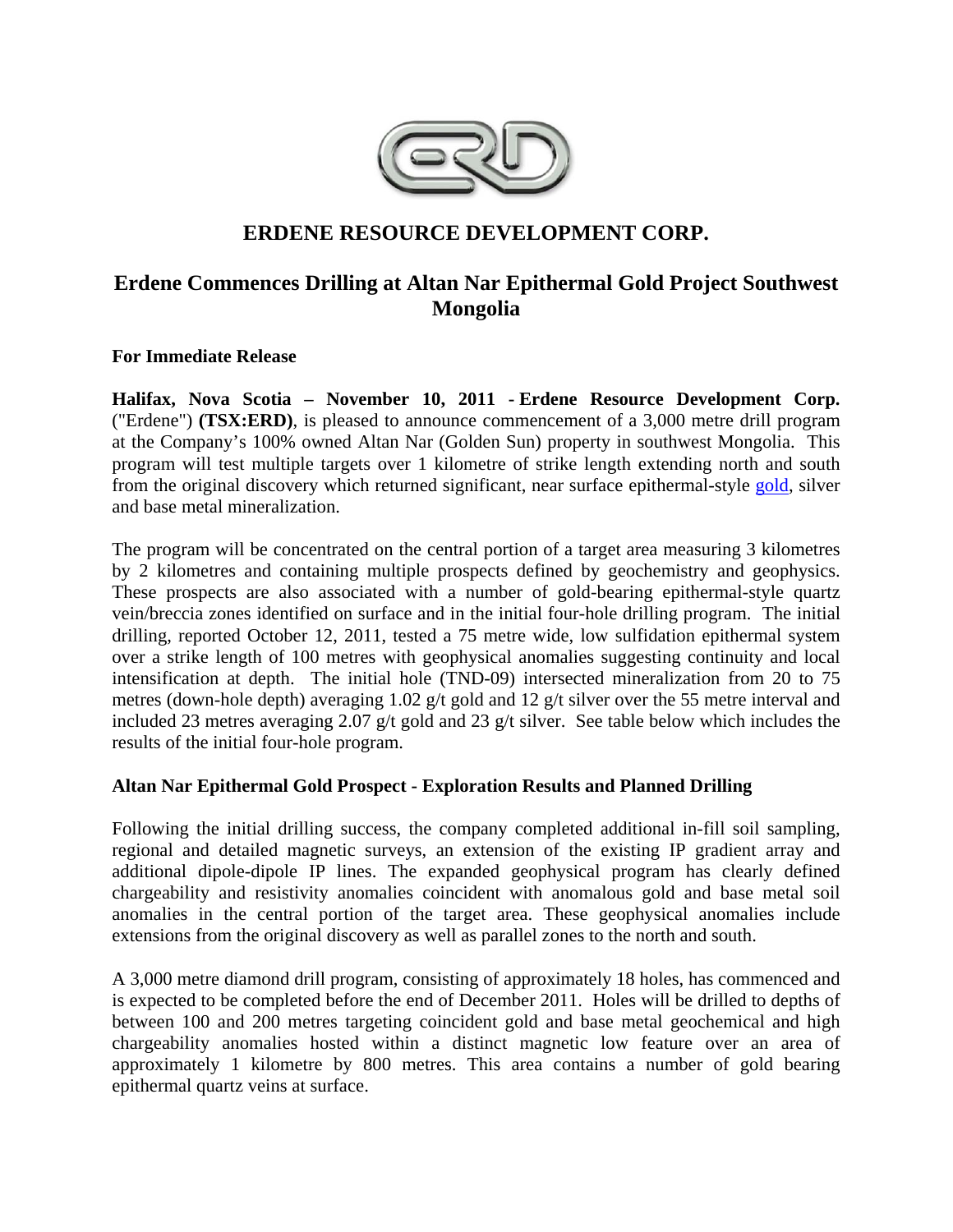The mineralized zone intersected in the initial four-hole drilling program is characterized by epithermal quartz breccia and comb-quartz veining with associated phyllic, propylitic and minor potassic alteration of host andesite and andesitic tuff. Gold mineralization was mostly restricted to zones of quartz breccia and comb-quartz and chalcedony veins, interpreted to be oriented from vertical to steeply northwest-dipping.

| <b>Drilling Highlights</b> |       |           |      |                |            |            |       |          |
|----------------------------|-------|-----------|------|----------------|------------|------------|-------|----------|
|                            |       |           |      | Width          |            |            |       |          |
| Hole #                     | Total | Depth (m) |      | (m)            | Au $(g/t)$ | Ag $(g/t)$ | Pb(%) | Zn $(%)$ |
|                            | Depth |           |      |                |            |            |       |          |
|                            | (m)   | From      | To   |                |            |            |       |          |
| <b>TND-09</b>              | 111   | 20        | 75   | 55             | 1.02       | 12         | 0.26  | 0.47     |
| incl.                      |       | 50        | 73   | 23             | 2.07       | 23         | 0.26  | 0.59     |
| incl.                      |       | 55        | 63   | 8              | 3.90       | 17         | 0.15  | 0.42     |
| <b>TND-10</b>              | 75    | 0         | 40   | 40             | 0.32       | 3          | 0.40  | 0.23     |
| incl.                      |       | 15        | 19   | 4              | 0.96       | 12         | 2.17  | 0.37     |
| <b>TND-11</b>              | 120   | 48        | 66   | 18             | 0.56       | 6          | 0.26  | 0.50     |
| incl.                      |       | 48        | 51   | 3              | 1.21       | 3          | 0.65  | 1.04     |
| incl.                      |       | 62        | 64   | $\overline{2}$ | 1.24       | 17         | 0.39  | 0.60     |
| <b>TND-12</b>              | 100   | 28        | 76   | 48             | 0.51       | 9          | 0.24  | 0.84     |
| incl.                      |       | 36        | 46.5 | 10.5           | 1.20       | 16         | 0.17  | 0.41     |
| incl.                      |       | 50        | 71   | 21             | 0.21       | 4          | 0.39  | 1.50     |

**Initial Drill results reported October 12, 2011** 

*Note: All drill holes were orientated at 45 degrees and intersected zones interpreted to be steeply-dipping to vertical. Additional information is required to determine true widths.* 

To view a detailed presentation of the Altan Nar polymetallic-gold epithermal prospect, please visit the *Featured Items* section of our website at www.erdene.com.

## **Qualified Person**

J.C. (Chris) Cowan, P.Eng. (Ontario) is a Qualified Person as that term is defined in National Instrument 43-101 and has reviewed and approved the technical information contained in this news release. All samples have been assayed at SGS Laboratory in Ulaanbaatar, Mongolia. In addition to internal checks by SGS Laboratory, the company incorporates a QA/QC sample protocol utilizing prepared standards, blanks and duplicates.

## **About Erdene**

Erdene Resource Development Corp. is a diversified resource company with multiple projects in Mongolia, Canada, and the USA, at various stages of development, from exploration to production; all projects are focused on high-growth commodities. In Mongolia, Erdene's principals have over 14 years of experience in the country's resource sector. A dedicated technical and management team have assembled a strong portfolio of molybdenum-copper, copper-gold, and coal projects throughout the country. These projects, and our in-country